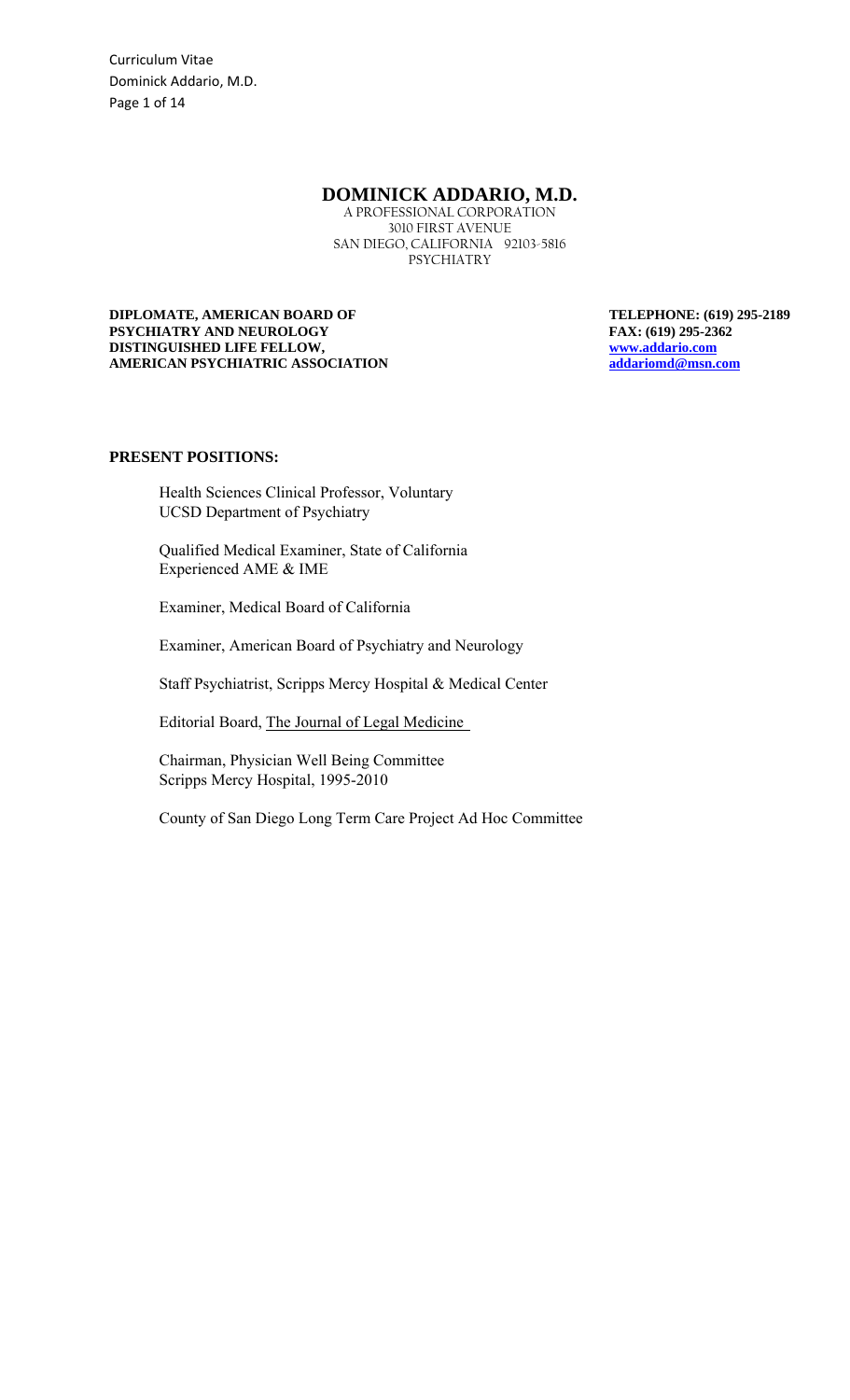Curriculum Vitae Dominick Addario, M.D. Page 2 of 14

# **CERTIFICATIONS:**

Diplomate, American Board of Psychiatry and Neurology, in Psychiatry, 1977

Diplomate, American Board of Psychiatry and Neurology, in Subspecialty of Geriatric Psychiatry, 1991

Diplomate, National Board of Medical Examiners, 1970

Licentiate, Medicine and Surgery, State of North Carolina, 1969

Licentiate, Medicine and Surgery, State of California, 1972

## **MEMBERSHIPS:**

San Diego County Medical Society American College of Psychiatrists American Psychiatric Association, Distinguished Life Fellow San Diego Society of Psychiatric Physicians (APA Branch) Rotary Club International, Club 33, Paul Harris Fellow American Association of Psychiatric Administrators American College of Legal Medicine American College of Forensic Psychiatry

## **EDUCATION:**

B. A.; Rutgers University, Rutgers College, New Brunswick, New Jersey, 1961-1965

M.D.; The Bowman Gray School of Medicine Wake Forest University, North Carolina, 1965-1969

#### **Clerkships:**

Veteran's Administration Neuropsychiatric Hospital Lyons, New Jersey, Research Assistant, Summer 1966-1967

National Hospital for Nervous Disease, Queens Square, London, England, June -September 1968

#### **Internships:**

Albany Medical Center and Albany Medical College Albany, New York, June 1969-1970, Medicine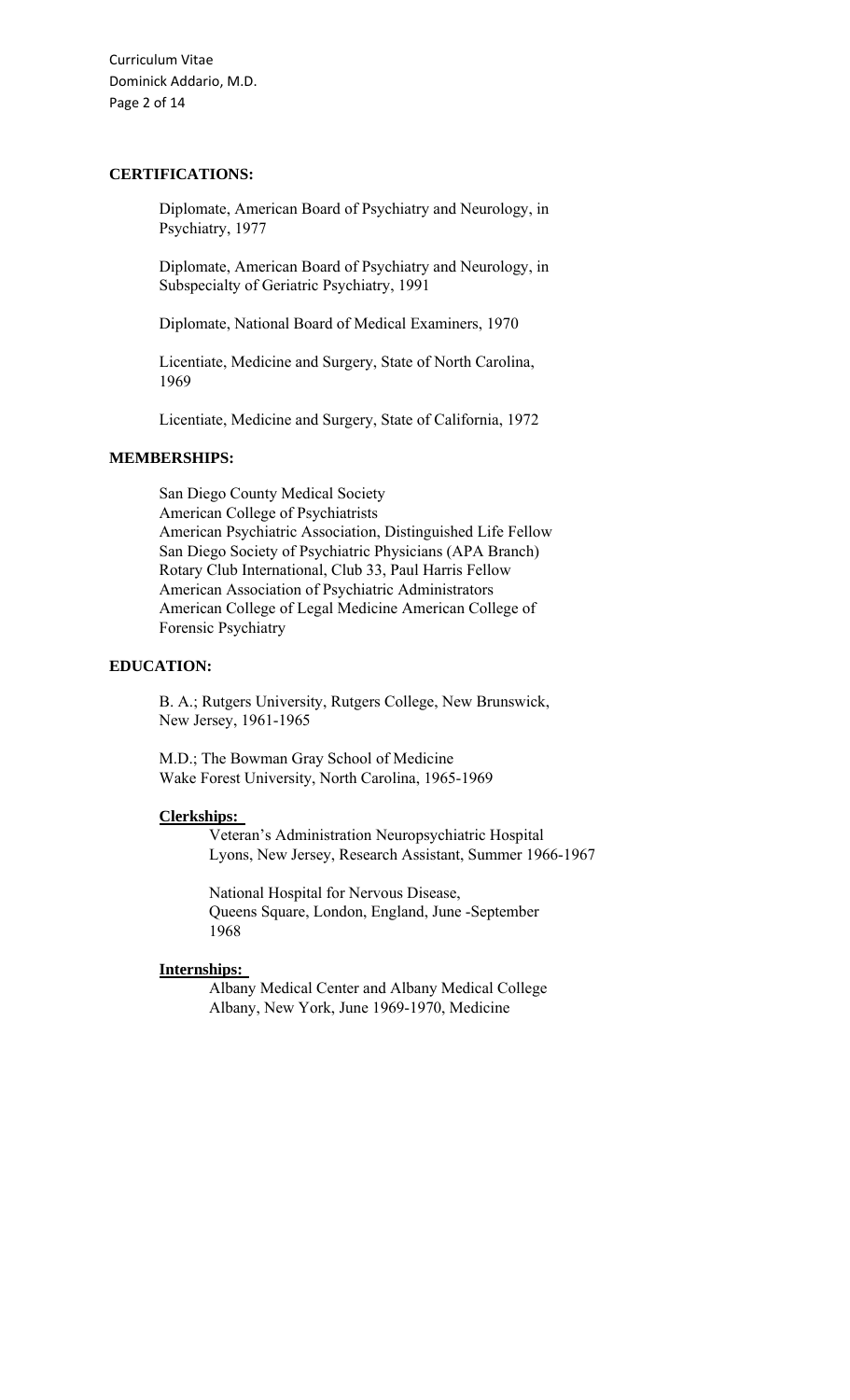Curriculum Vitae Dominick Addario, M.D. Page 3 of 14

**Residency:** University of California, San Diego, School of Medicine; Resident in Psychiatry (Second and Third Years), July 1973 June 1975

> Albany Medical College, Department of Psychiatry Albany, New York; Resident in Psychiatry (First Year), July 1970-June 1971

## **Awards and Scholarships:**

Falk Fellow of American Psychiatry Association, Washington, D.C., 1972-1974

Wake Forest University School of Medicine Distinguished Research Award, 1969

Robert Wood Johnson Foundation Medical Scholarship, 1965-1969

Rutgers University Proctorship, 1963-1965

New Jersey State Scholarship, 1961-1965

Paul Harris Fellow, Rotary International

California State Legislative Certificate of Recognition June 7, 1991

California Special Recognition for Teaching, School of Medicine, Department of Psychiatry, June 15, 1996

Navajo Indian Health Care Award for Contributions to American Native Indian Health Care

**Military Service:** Lieutenant Commander, Medical Corp., U.S. Naval Reserve; Staff Psychiatrist, U.S. Naval Hospital and Regional Medical Center, San Diego, California, July 1970-1973 Naval Hospital Inpatient Unit, Assistant Director, 1971-1973

> Prisoner of War Return Project, Psychiatric Consultant, 1973 Psychophysiology Research Unit, Research Consultant, 1972-1973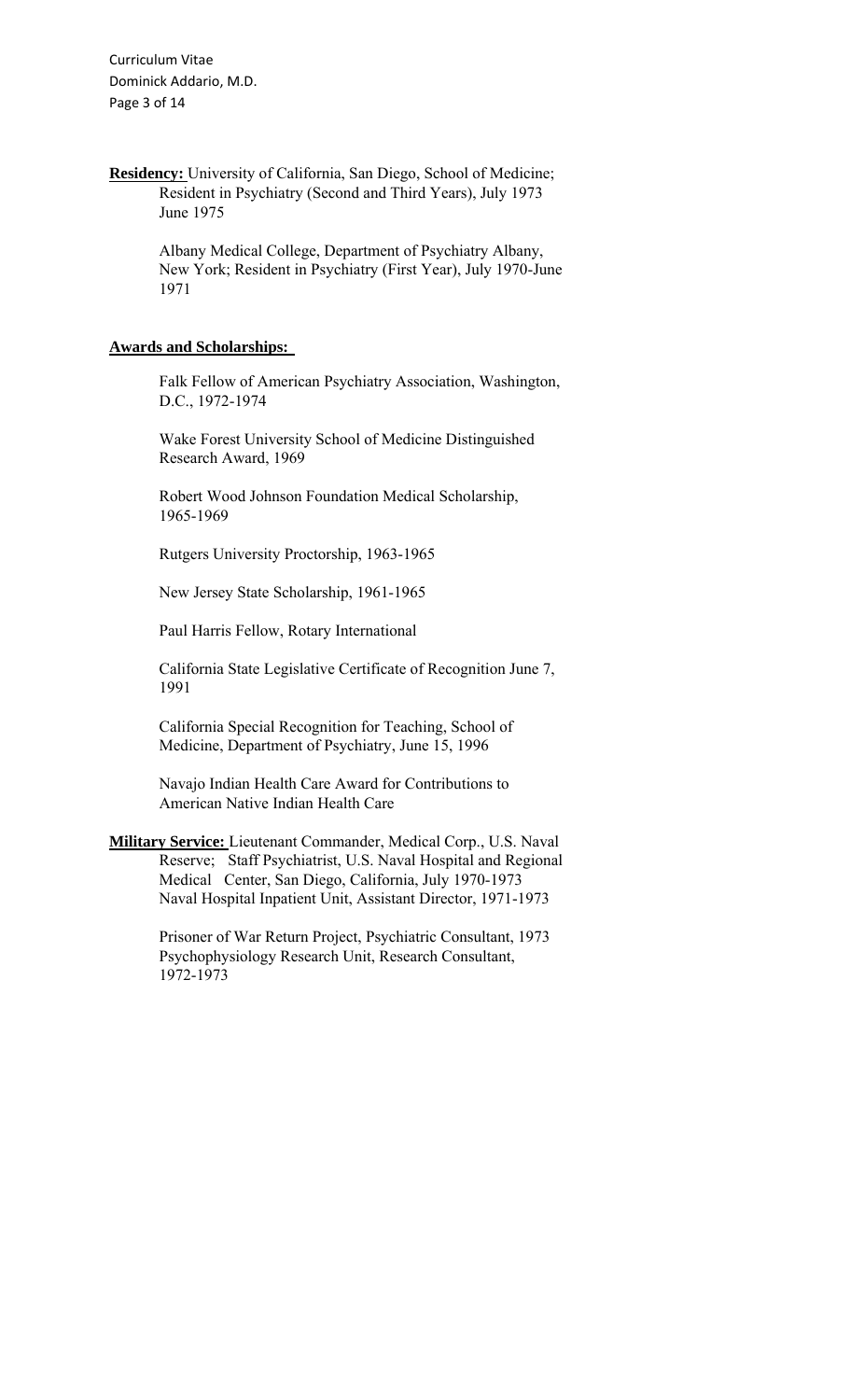Curriculum Vitae Dominick Addario, M.D. Page 4 of 14

## **PAST POSITIONS:**

USD School of Law – Visiting Expert Advanced Trial Advocacy Program, 1999-2003

APA Council on Law and Psychiatry, 1998-2003

APA Task Force on Brain Injury, 1998-2001

Joint Commission, San Diego County Medical Society San Diego County Bar Association, Chair 1999, Member 1995-2001

Consultant, National Training Labs Institute Alexandra, Virginia, 1991-2000

Chairman, San Diego Psychiatric Society Medical-Legal Committee, 1990-2000

Chair, San Diego County Medical Society, Physician Well Being, California Medical Association, 1996-1998

Medical Director, Department of Psychiatry Mercy Hospital and Medical Center, San Diego, California 1989-1993

President, San Diego Society of Psychiatric Physicians (APA Branch) 1990-1991

Chair, California Psychiatric Association Annual Meeting Committee, 1989-1990; Member 1991, 1992, 1993 Committees

Chief, Department of Psychiatry and Medical Director Mercy Hospital and Medical Center, 1985-1994

UCSD Planning Committee, Recent Advances in Geriatric Medicine Seminar Series, 1985-1990

Medical Director, Alzheimer's and Related Disorders Unit, (Brain Injury Program) (80 Beds); Georgian Court Convalescent Hospital, San Diego, California, 1986-1988

Area VI (California) Representative, American Association of Geriatric Psychiatry 1989-1991

Publications Committee, American College of Psychiatrists, 1995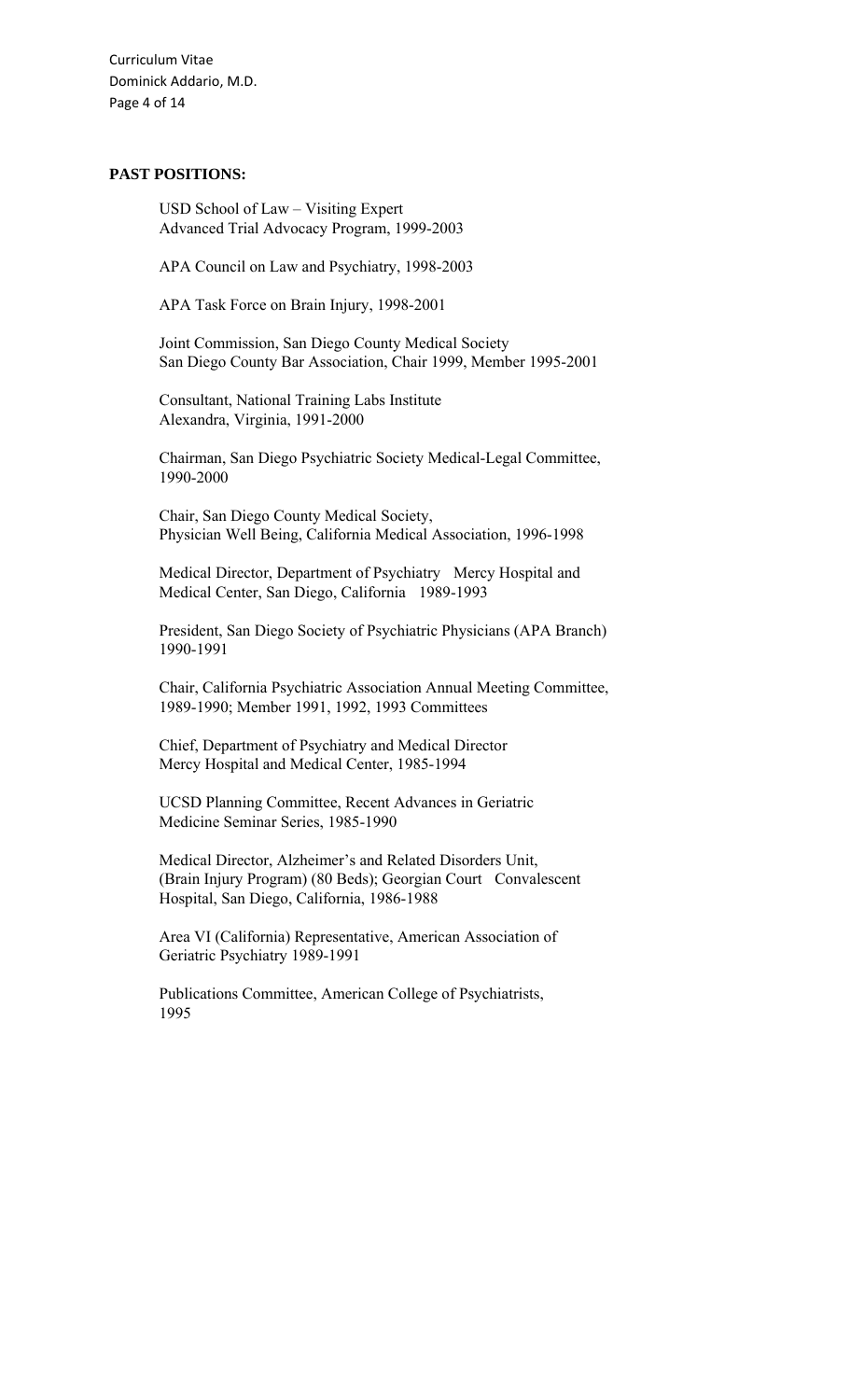San Diego Psychiatric Society, Geriatric Committee, (Chairman 1981, 1983, 1985)

Consultant, Adult Protective Services, Geriatric Program

San Diego County 1985-1998

American Psychiatric Association, PKSAP I, III, IV Task Force in Geriatrics, 1977-1985

Co-Director, Studies in Aging, Council on Biology of Human Affairs, Salk Institute (Dr. Bronowski), La Jolla, California 1974

## **PUBLICATIONS:**

Addario, D., Maynard, D., Witcofski, R.: Use of the Anger Camera and 1600 Channel Analyzer in the Diagnosis of Brain Lesions; Proceedings of Nuclear Medicine, 1969

Addario, D., Rodgers, T.: Some Techniques in the Initial Interview in Couples Therapy, Journal of Hospital and Community Psychiatry, 25: pp.799-800, 1974

Addario, D., Harry and Tonto: An Odyssey of Later Life. San Diego Psychiatry, Volume VI, No. 6, 12-14, 1974

Townsend, R., House, J., Addario, D.: A Comparison of Biofeedback Medicated Relaxation and Group Therapy in Treatment of Chronic Anxiety, American Journal of Psychiatry, 132: pp.598-601, 1974

Addario, D., Oscherwitz, M., Ziedman, H.: Amphetamine Psychosis or paranoid Schizophrenia? Western Journal of Medicine, 122: pp.394-405, May 1975

Addario, D., Davenessau, M., Kresch, A.J., Lamberti, J., Livesey, C.G.: Viewpoints: Who Should Take the Sexual Lead, The Man or the Woman? Medical Aspects of Human Sexuality, Volume 10, No. 2 (February), pp. 30-34, 1976

Addario, D., Rodgers, T.: Initial Approaches to Couples Therapy, Inventory of Family and Marital Therapies, Volume III, 1976 The Italian American: Cultural Issues in Contemporary Psychiatry, monograph and tape; Smith, Kline and French Laboratories, Inc., publishers, 1978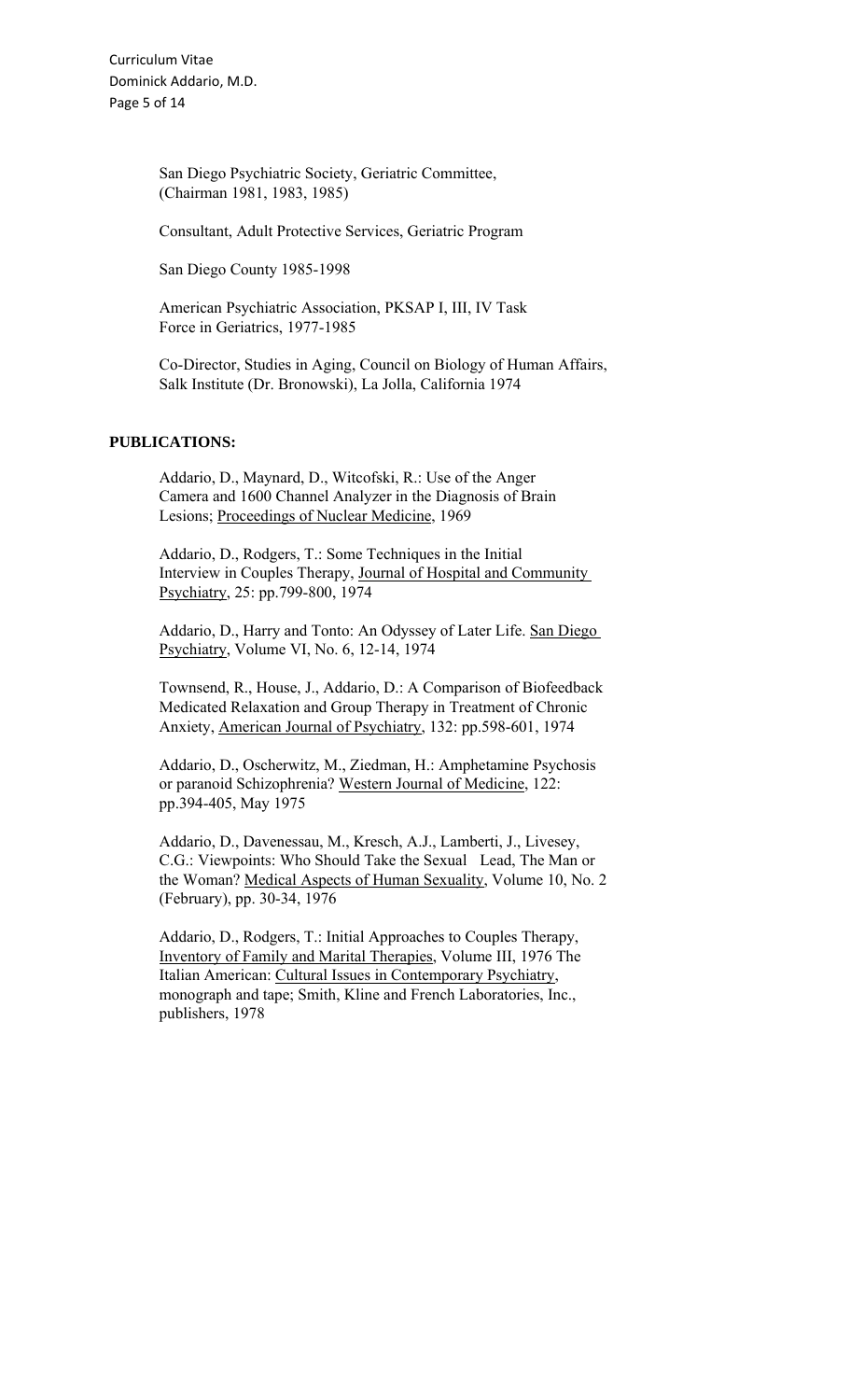Curriculum Vitae Dominick Addario, M.D. Page 6 of 14

Editor, Case Studies in Geriatric Psychiatry, Continuing Education Program; UCSD and Matrix Publishing, June 1983

Editor, Case Studies in Alcohol and Affective Disorder, Mark Schuckit, M.D., author; UCSD and Matrix Publishing, March 1984

Consultations in Depression: Perspectives on the Clinical Use of Desipramine; Chairman and Moderate with W.Z. Potter, M.D., Ph.D., Davis S. Janowsky, M.D., Robert H. Gerner, M.D., Psychosomatics, Cleggott Publishing, 1985 (monograph)

Addario, D.: Developmental Considerations in the Concept of Affective Illness, Journal of Clinical Psychiatry, Volume 46, No. 10 (Sec 2), pp. 46-53, October 1985

Addario, D., Janowsky, D., Miller, M., Zisook, S.: An Informal Discussion Based Upon Selections from the Current Literature, Merrell Dow Journal Club Psychiatry, Volume 1, No. 3, 1986

Addario, D., Haley, Janet L.: Grief and Loss, Chapter 18, pp. 434-444, Geriatric Emergencies, Edited by C.G. Warner and

R. Judd, Aspen Publishers, Rockville, MD, 1986 Addario, D.: Assessing for Treatable Mental Health Conditions in Rehabilitation Setting (W127-2), cassette tape, Info Medix, 1986

Addario, D.: Psychiatric Aspects of Alzheimer's Disease: Assessment of Management (T281-3) cassette tape, InfoMedix, 1987

Addario, D.: Life-Cycle Considerations in Depression, Depression Dialogue, Monograph, Publication of Merrell Dow Pharmaceuticals, Inc., Cincinnati, Ohio, 1987

Addario, D.: Schizophrenia in the Older Adult, Update on Schizophrenia, with O'Brien, C.P., and Hogarty, G.E., Psychiatric Audio Cassette Library, Smith, Kline, and French Laboratories, 1989 Addario, D.: Treating Mental Health Conditions in the Rehabilitative Setting, Chapter 16, pp. 265-278, Geriatric Rehabilitation, edited by Kemp, B., Brummell-Smith, K., and Ramsdell, J., College-Hill Press, Boston, MA, 1990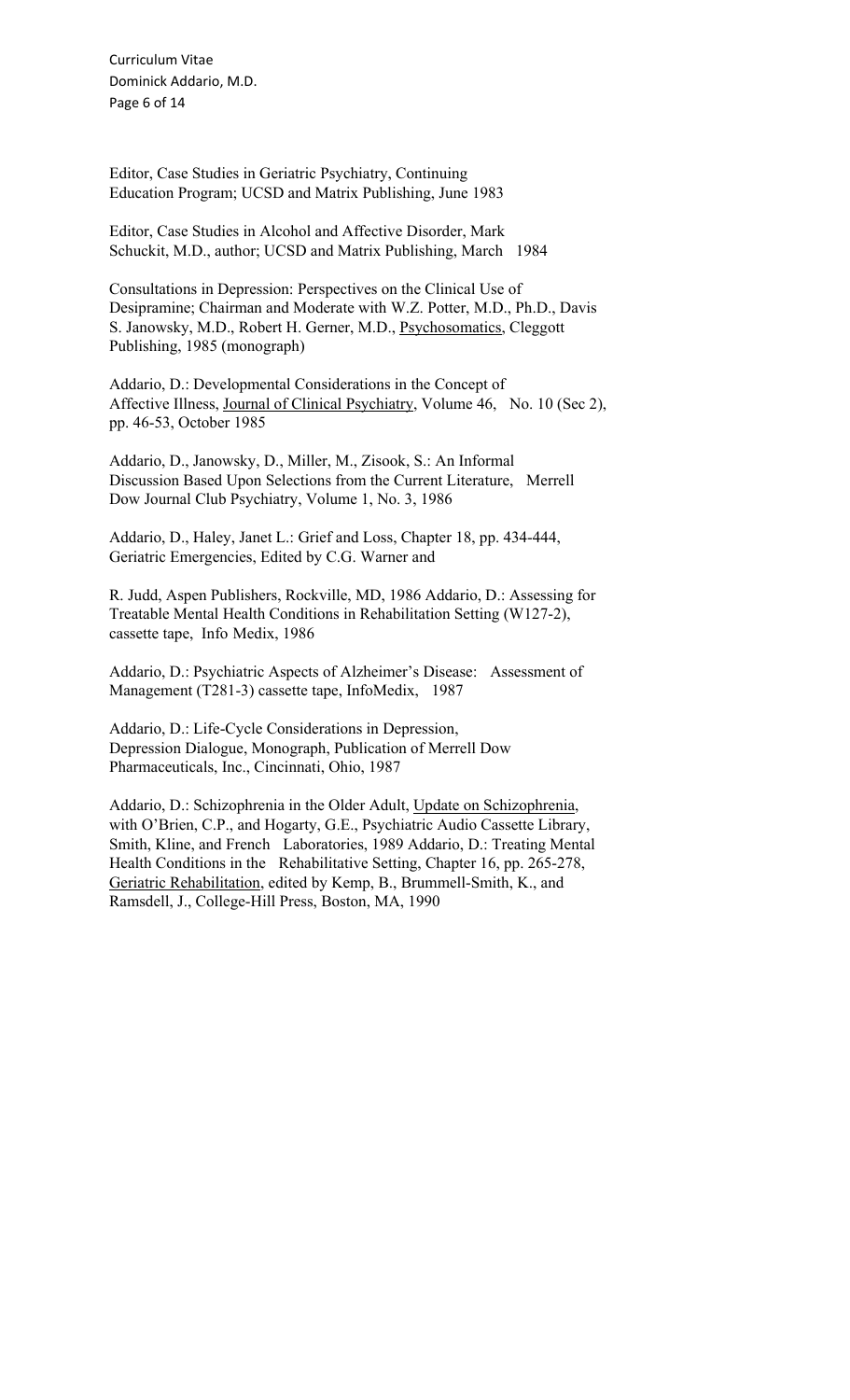Addario, D.: Insomnia in the Primary Care Setting: Diagnosis And Treatment, tape #90-A125-06, Annenberg Center for Health Sciences, Educational Series, 1990

Addario, D.: Pseudo dementia and Dementia: Diagnosis Between Depression, Anxiety, and Dementia, tape #99-A12507, Annenberg Center for Health Sciences, Educational Series, 1990

Addario, D., et al, Rumors of War, San Diego Union, Contribution to Editorial, January 22, 1991

Addario, D.: Audio Digest Internal Medicine, Volume 38, No. 23, December 4, 1991, Geriatric Psychiatry

Traumatic Event Sequelae, Inventory Test-2 National Health Systems, Inc., 1995

#### **BOOKS:**

Janowsky, D., Addario, D., Schuckit, M.: Case Studies in Psychopharmacology, Medical Examiners Publishing Co., Inc., And Excerpta Medical Co., New York, 1978

Janowsky, D., Addario, D., Risch, S.C.: Psychopharmacology Case Studies, (Second Edition), The Guilford Press, New York, London, 1987

# **SYMPOSIUM SUMMARY:**

Chairman and Moderator, Three Stages of Depression: Developmental Considerations, American Psychiatric Association Annual Meeting, Merrell Dow Pharmaceutical Symposiums, Dallas, Texas, May 21, 1985

Recent Advances in Geriatric Medicine: Transition in the System of Long Term Care, UCSD, School of Medicine, U.S. Grant Hotel, Planning Committee and Presenter, San Diego, California, January 27-29, 1986 Recent Advances in Geriatric Medicine: The State of the Art in Nutrition and Drug Therapy, UCSD School of Medicine, Holiday Inn, San Diego, California, January 26-28, 1987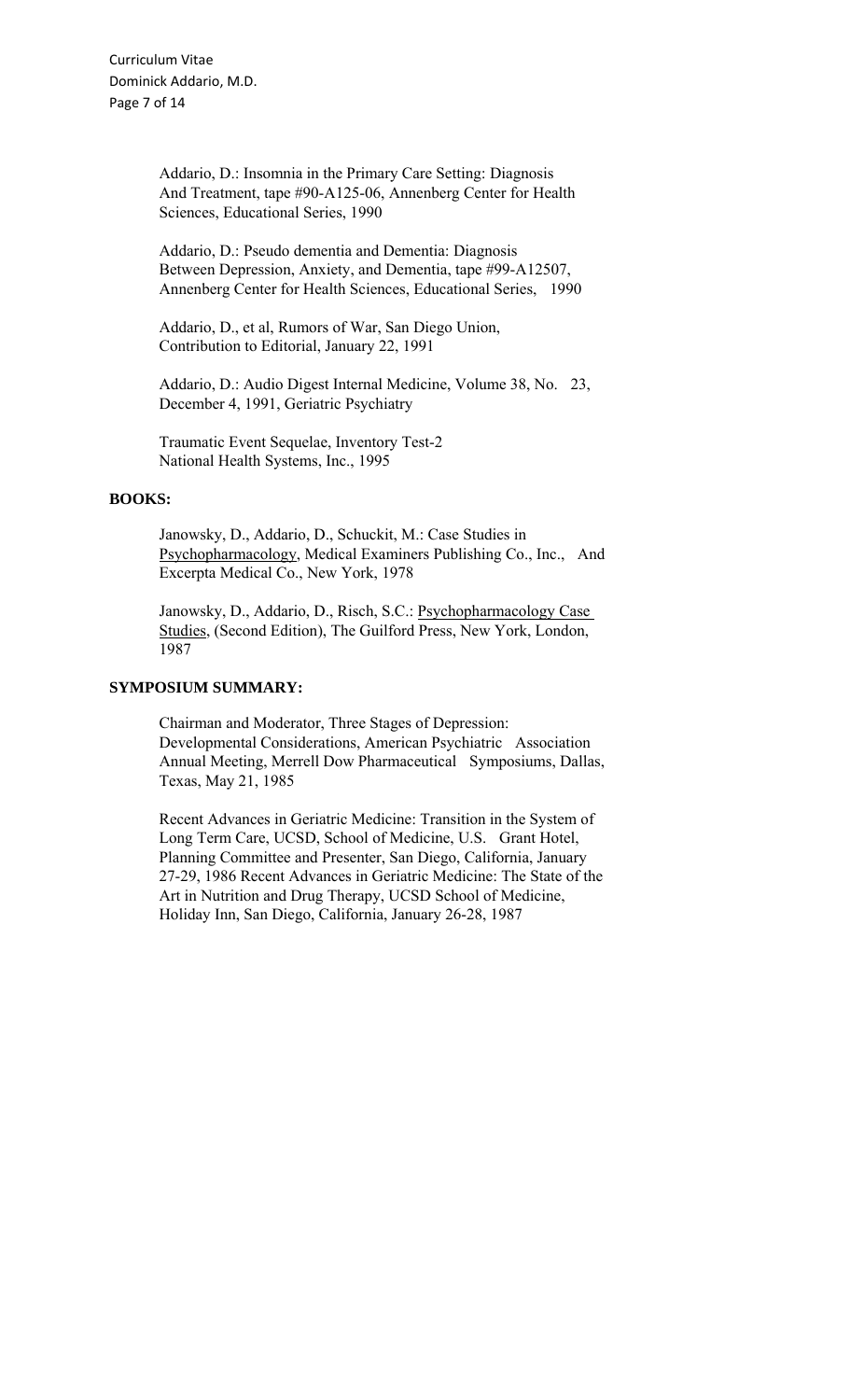Curriculum Vitae Dominick Addario, M.D. Page 8 of 14

Anxiety, Evaluation and Treatment in Mid and Later Life, Grand Rounds, Mesa Vista Hospital, San Diego, California, February 1987

Anxiety and Depression in the Geriatric Patient, Symposium of Recognition and Management of Anxiety, Depression, and Insomnia in the Nursing Home Patient, Quality Care Health Foundation and The Upjohn Company, Burbank, San Diego, San Bernardino, California, April 20, 1987

Beyond Depression, Developments in the Diagnosis and Treatment of Psychiatric Disorders, "Depression Theatre -Real Life Simulation of the Depressed Adolescent and the Family Physician" sponsored by Los Angeles Chapter of California Academy of Family Physicians, Los Angeles, California, May 6, 1989

Schizophrenia in the Older Adult, Presented at the 142nd Meeting of the American Psychiatric Association Symposium, Update on Schizophrenia, sponsored by Smith, Kline, and French Laboratories, San Francisco, California, May 7-11, 1989

Third Annual Meeting and Symposium, American Association For Geriatric Psychiatry, Workshop #3: Psychiatric Care in the Nursing Home, San Diego, California, February 17-19, 1990

Strategies for Treating the Five Major Causes of Death and Disability in the 1990s, Organic Factors and Systemic Medical Problems in Mood Disorder, sponsored by UCSD, School of Medicine, San Diego, California, February 18-21, 1990

Gero-psychiatry Update: Mood Dementia and Family Issues, sponsored by Burroughs Wellcome Company, Grand Rounds, Charter Hospital of San Diego, California, May 7, 1990

New Modalities in Antidepressant Medications, sponsored by Burroughs Wellcome Co., Grand Rounds, Charter Psychiatric Hospital of Long Beach, Long Beach, California, June 7, 1990 New Modalities in Antidepressant Medications, sponsored by Burroughs Wellcome Co., at Orange County Psychiatric Society Monthly Meeting, Orange, California, July 5, 1990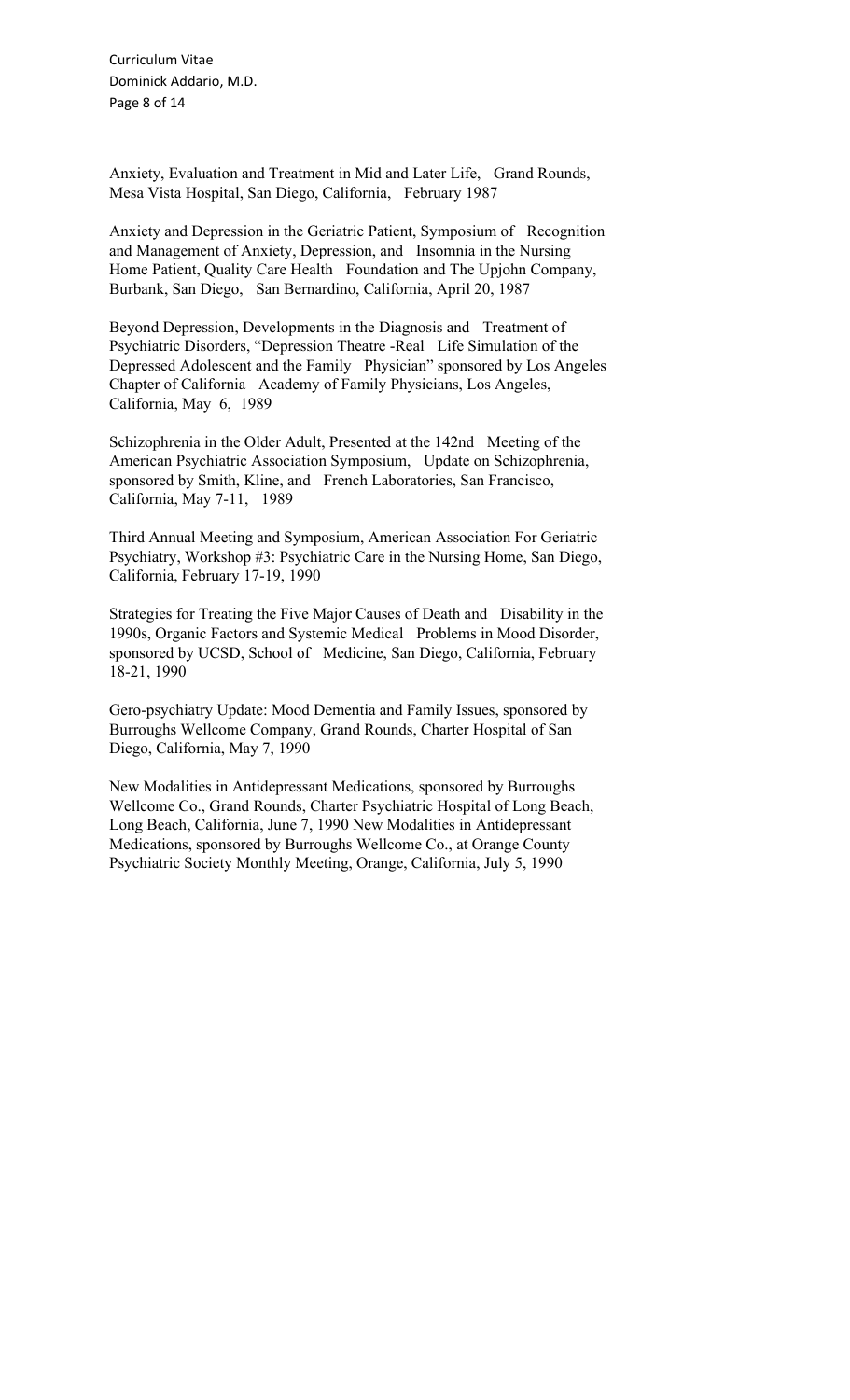Curriculum Vitae Dominick Addario, M.D. Page 9 of 14

Desert Medical Series, "Crises in Family Medicine: Dealing with the Dilemmas of Aging," at Annenberg Center for Health Sciences, Rancho Mirage, California, November 10-11, 1990

Desert Medical Series, "Insomnia in the Primary Care Setting: Diagnosis and Treatment," Annenberg Center for Health Sciences, Rancho Mirage, California, November 10-11, 1990

Desert Medical Series, "Pseudo dementia and Dementia: Differential Diagnosis between Depression, Anxiety, and Dementia," at Annenberg Center for Health Sciences, Rancho Mirage, California, November 10-11, 1990

Grand Rounds, Mercy Hospital, "Ebenezer Scrooge and Developmental Issues in Later Life," As seen through the Christmas myth, December 10, 1991

VA UCSD Medical Center, Geriopsychiatry Grand Rounds, "Anxiety and Panic Disorders in the Elderly," June 10, 1992

Grand Rounds, San Diego Psychiatric Hospital, "Issues in the Treatment of Complex Depressions and Co-Morbidity Disorders," August 14, 1992

Medical Grand Rounds, Mercy Hospital, "Treatment Resistant Depression and Medical Illness: Treatment and Diagnostic Complexities," September 16, 1992

Academy of Psychosomatic Medicine: Panel, "The Role of the Psychiatrists in Euthanasia," with Drs. Zisook, Huyse, Breitbart, and Humphry, October 29, 1992

Sharp Memorial Hospital Program: Geriatrics Update, 1992, at Loews Coronado Resort, "Co-Morbidity of Anxiety and Related Disorders." Also, Choice of Psychotropics in the Elderly, November 18, 1992

Sharp Memorial Hospital/Continuing Medical Education, "Therapeutic Strategies and Diagnosis of Depressive Disorders in Adults," March 19, 1993 Clark County Mental Health Hospital, Las Vegas, Nevada, "Approaches to Treatment Resistant Depression," January 7, 1993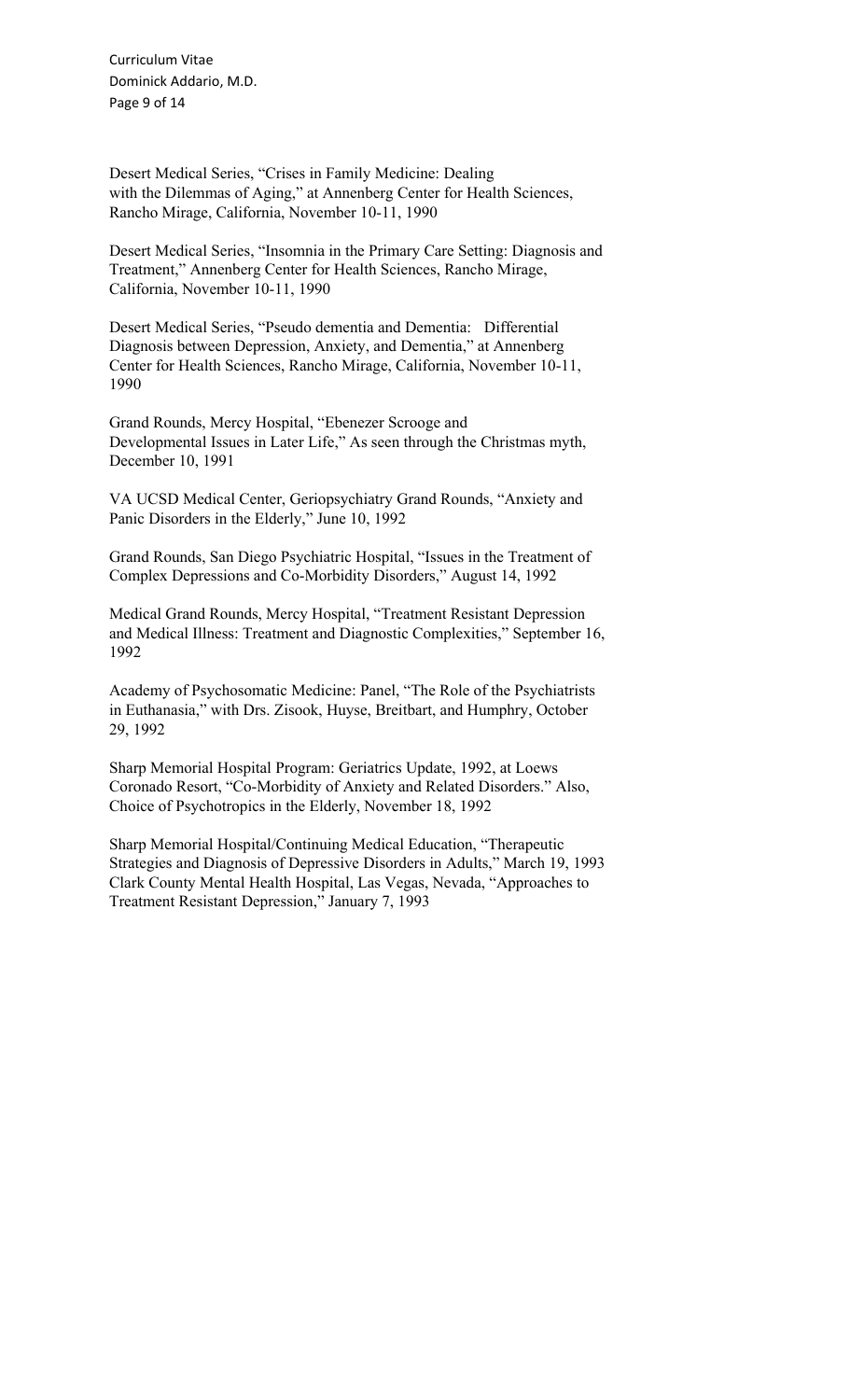Curriculum Vitae Dominick Addario, M.D. Page 10 of 14

Southern Nevada Association of Psychiatrists, Las Vegas, Nevada, "Posttraumatic Stress Disorder and Associated Mood Disorder-Treatment and Diagnosis," January 7, 1993

Sharp Memorial Hospital, San Diego, California, Medical Education Meeting, "Treatment of Drug Abuse and Its Complications," March 25, 1993

San Diego Academy of Family Physicians, Post Graduate Symposium, "Delirium, Dementia, and Depression," July 3, 1993

UCSD, Advances in Emergency Medicine, "Psychiatric Emergency Interventions," October 15, 1993

Missouri Baptist Hospital Symposium, St Louis, Missouri "Depression and Anxiety Practical Approach to Differential Diagnosis and Treatment," September 18, 1993

Tulane University Medical Center, New Orleans, Louisiana, Grand Rounds, "Depression and Psychosomatic Conditions," December 9, 1993

University of Wisconsin, Prime M.D. Program, "Pharmacal Therapy for Depression," October 20, 1993

California Psychiatric Association Meeting, "Psychiatrist's Role in Pain Management," October 8, 1994

University of California, San Diego, Physician Heal Thyself Conference, "Substance Abuse and Medical Professional's Intervention and Treatment," February 14, 1994

St. Joseph's Behavioral Health Center, Stockton, California, "Depression and Posttraumatic Stress Disorder Issues and Treatment"

Inland Psychiatric Association, Grand Rounds, "The Psychiatrist's Role in Assessment of Pain Management and Disability" San Diego Trial Lawyers Association, "Psychiatric Considerations in Selecting, Evaluating, and Controlling Psychiatric Problems in a Personal Injury Client," July 29, 1995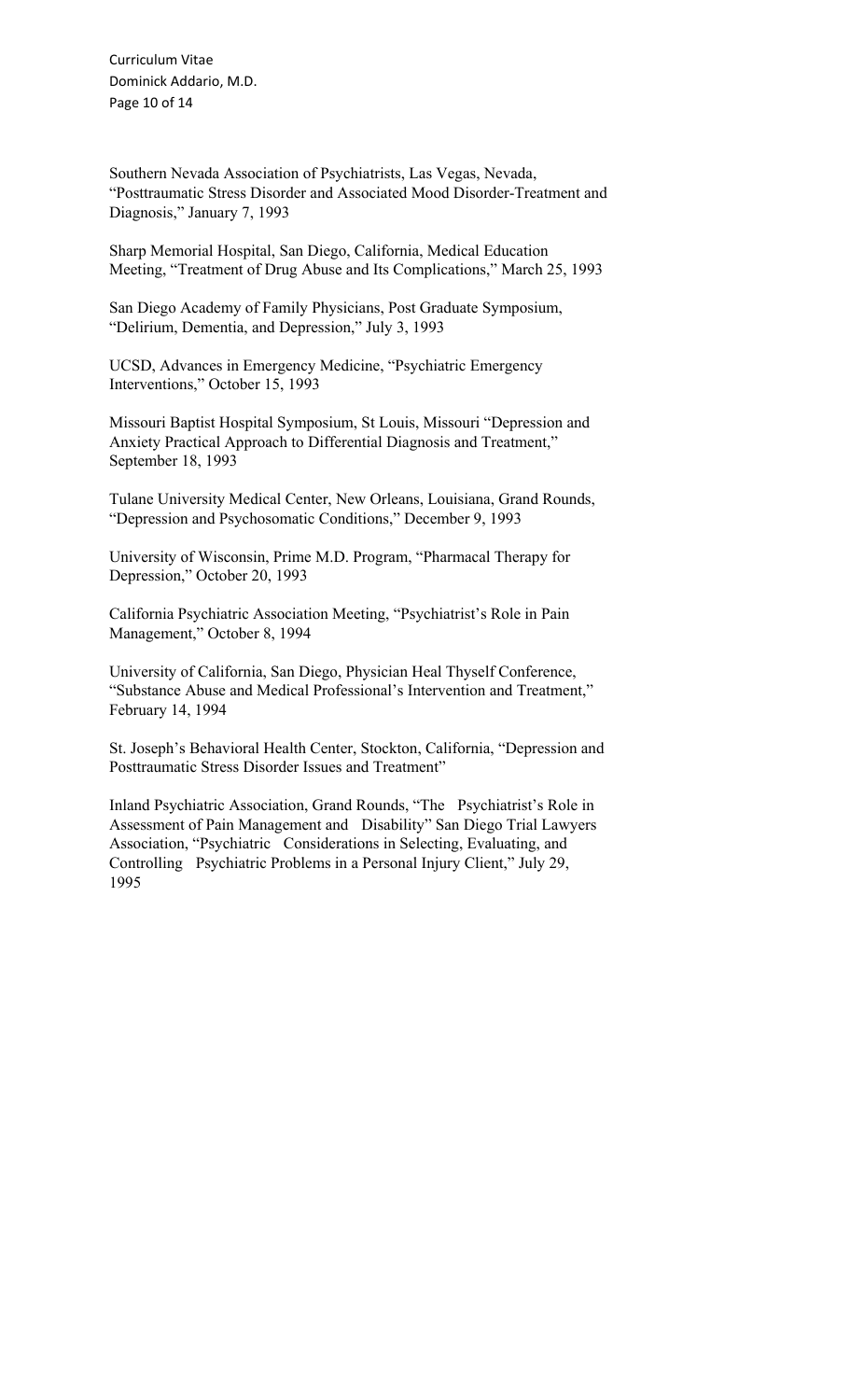Curriculum Vitae Dominick Addario, M.D. Page 11 of 14

Los Encinos Hospital, Pasadena, California, "Depression in the Elderly and Medically Ill," June 10, 1995

Riverside Community Hospital, Grand Rounds, "Treatment of Depression in the Medically Ill," May 2, 1995

Laguna Honda Hospital, San Francisco, California, "Treatment and Assessment of Complex Geriatric Depression in Treatment of Brain Injured Patients."

USC Medical Center, Grand Rounds, "New Issues in Geropsychiatric Disorders," February 27, 1995

Mercy Hospital, Grand Rounds, "Update on Neuropsychiatric Disorders and Brain Injury," March 10, 1995

Kaiser Permanent Psychosocial Department, Santa Ana, California, "Overview of Complex Issues in Treatment of Depression and Traumatic Stress Disorders," Disability and Neuropsychiatric Disorders and Traumatic Stress Disorders, Disability and Neuropsychiatric Disorders," December 14, 1995

Alzheimer Community Care Consortium Presentation, "Bioethical Issues in Clinical Practice," October 18, 1995

Naval Hospital, Camp Pendleton, "Posttraumatic Stress Disorders, Treatment, and Diagnosis," February 7, 1996

Sepulveda VA Medical Center, UCLA, Grand Rounds, "Complex Issues and Treatment of Depression," January 10, 1996

Cedars Sinai Hospital, "Approaches to Issues in Treatment Resistant Depression," January 11, 1996

West Coast Geriatric Psychiatry Conference, "Pain and Depression and Medically Ill Geriatric Patients, Assessment and Management," October 1, 1995 Scripps Clinic and Research Foundation, Primary Care Medicine Conference, "Antidepressants in the Elderly-What's Safe, What's Not," August 20, 1995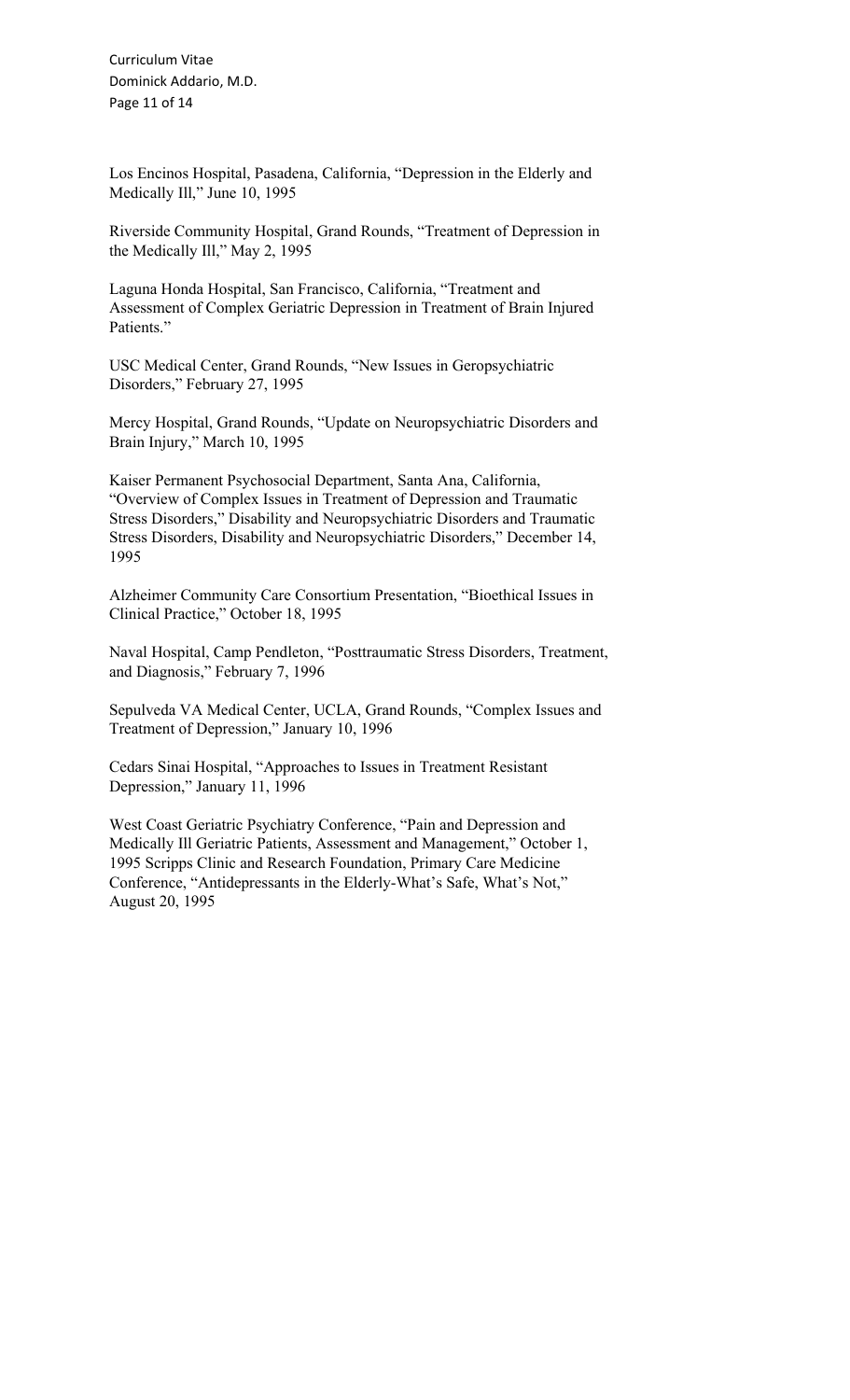Curriculum Vitae Dominick Addario, M.D. Page 12 of 14

St. David's Medical Center, Austin, Texas, "Approach and Diagnosis of Depression and Anxiety Disorders," September 20, 1995

San Diego Naval Center, Department of Psychiatry, Grand Rounds, "Treatment of Depression in Brain Injury Patients," September 15, 1995

Kaiser Permanente, San Diego, California, Psychiatric Department Symposium, "Assessment and Treatment of Depression in Various Populations," November 21, 1995

Riverside Medical Society, "Long Term Treatment of Depression," December 6, 1996

San Francisco Psychiatric Society, "Complex Issues and Assessment of Depression and Dementia in the Geriatric Population," June 11, 1996

San Diego Academy of Family Physicians, Symposium on Family Medicine, Update 1996, "Anxiety and Depression Case Studies," Seminar Program, June 28, 1996

Newberg Hospital, Newberg, Oregon, Grand Rounds, "Treatment of Depression and Anxiety," May 23, 1996

CPMC, San Francisco, California, "Assessment and Treatment of Complex Issues in Depression," June 12, 1996

White Memorial Hospital, Grand Rounds, Los Angeles, California, "Complicated Case Studies in Depression and Anxiety," June 26, 1996

Maui Psychiatric Society, "Overview of Neuropsychiatric and Geriatric Depression," June 18, 1996

Honolulu Psychiatric Society, "Treatment and Assessment of Depression in Inpatient and Outpatient Groups," June 26, 1996 Cedars Sinai, Grand Rounds, "Update in Alzheimer's and Diagnosis and Treatment of Dementia," December 7, 1996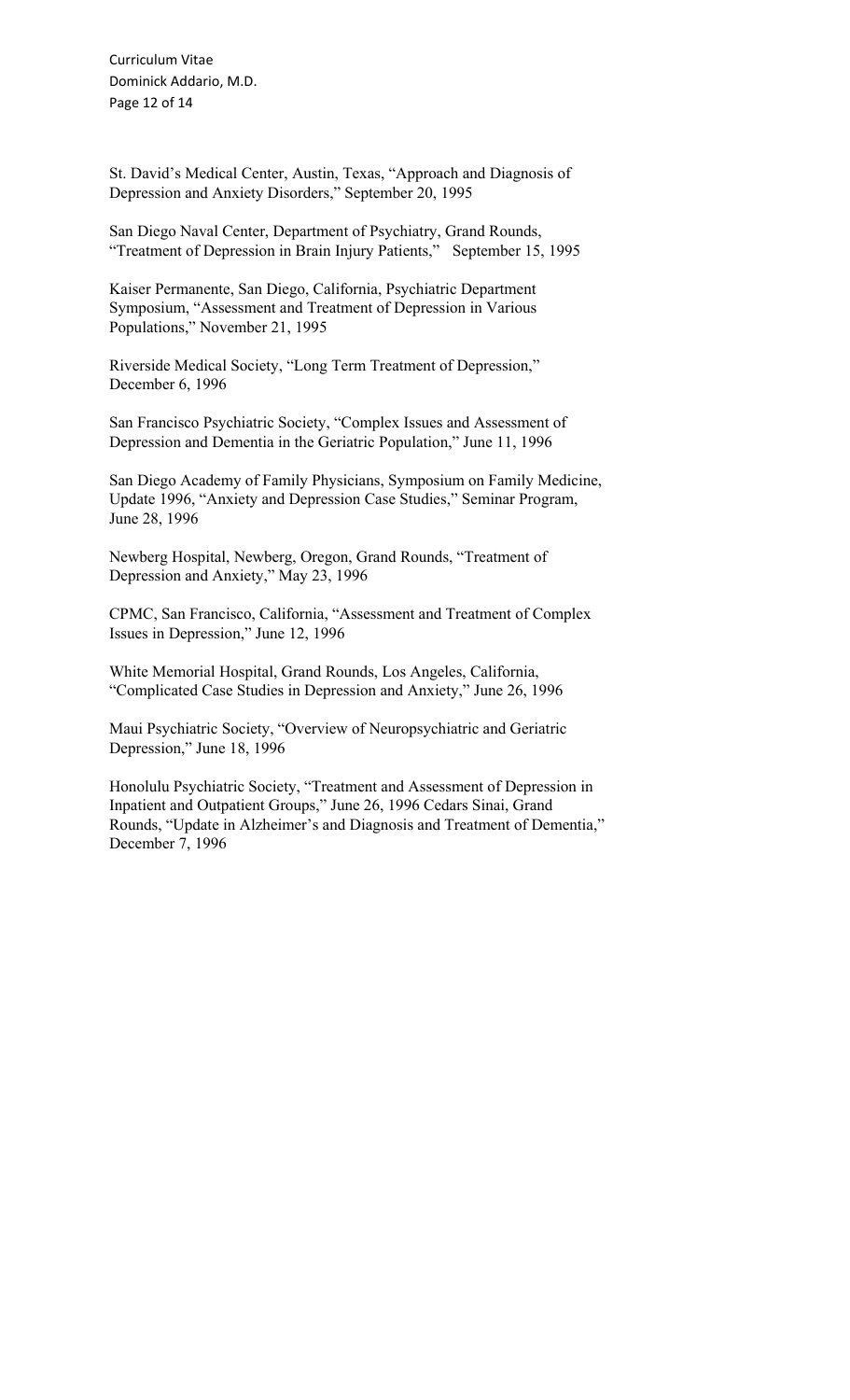Curriculum Vitae Dominick Addario, M.D. Page 13 of 14

Southwest Obstetrics and Gynecological Society Annual Meeting, "Assessment of Depression in Obstetric and Gynecology Group, including special issues such as Post-Partum Depression and Post-Menopausal Depression," Septem ber 1996

St. Francis Medical Center Grand Rounds, Honolulu, Hawaii, "Discussion of Issues is Geriatric Depression," July 2, 1996

UCLA, Grand Rounds Dinner Meeting, "Update and New Issues in the Treatment of Geriatric Depression in Brain Injury Patients," July 31, 1996

San Diego Defense Lawyers Educational Seminar, "Drug And Alcohol Abuse Intervention, Strategies and Diagnosis for Professionals," July 1996

Scripps Clinic and Research Foundation, Medical Update Program, "Practical Considerations in Depression of the Elderly," August 25, 1996

UCSD Physician Assistant Training Program, Grand Rounds, "Assessment and Treatment of Depression," March 12, 1997

California Academy of Attorneys for Health Care Professionals, "Physician/Patient Boundary Violations" Carmel, California, July 26, 1998

California Academy of Attorneys for Health Care Professionals, "Standard of Care in Psychotherapy" July 30, 2000

San Diego County Bar Medical Professional Liaison Committee; Will and Testimery Capacity Issues in Forensic Geriatric Society, December 2000

Implications for the Primary Care Physician Treating Symptoms of Bipolar Mania and Schizophrenia Scripps Hospital, February 9, 2001 Medical and Behavioral Management of Persons with Neuropsychiatric Impairment Southern California Permanente Medical Group Orange, California, July 12, 2001